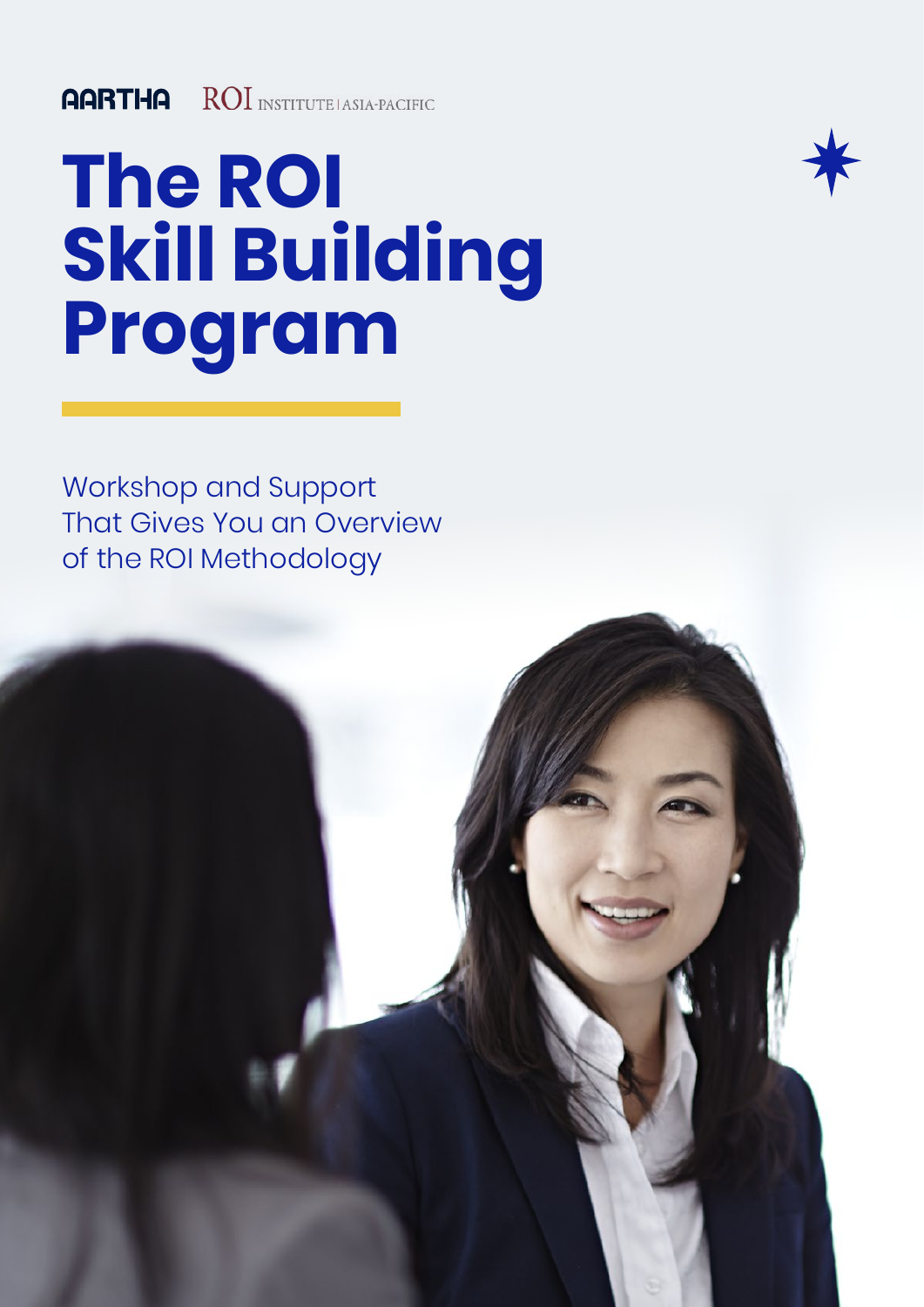## **Overview**

#### **Today, when designing new HR initiatives, steps must be taken upfront to connect those to precise business metrics, and the initiative's success measures need to be well defined.**

This interactive ROI Skill Building Program will focus on achieving structured business alignment and developing a measurement plan for any type of initiative. Participants will apply the concepts to an actual program or project. The ROI Skill Building Program will cover all 12 steps of the ROI Methodology, providing participants with a clear understanding of the method, its usage, relevance, and importance in their own ability to create and show tangible value.

## **Who Should Attend?**

**This workshop is designed for anyone responsible for implementing HR, learning, and change initiatives and achieving and maintaining business alignment in these projects and programs.** Individuals who should attend are HR Advisors, Learning and Development Managers, Management Development Specialists, Evaluation Managers and Specialists, Performance Consultants, Talent Management Directors, Organizational Development Consultants, and Change Management Consultants.

Practitioners and leaders with limited time who want proficiency in best-in-class measurement and evaluation capability and;

- Are responsible for significant programs with strategic objectives and/or high visibility.
- Are highly motivated to deliver measurable businessaligned outcomes.
- Want to gain hands-on experience to clearly link their programs to measurable business KPIs.
- Are unable to commit to a 5-day program.

## **Duration and Format**

2-days or online equivalent Hybrid (part online and part in-person)\*

*\*The program format may be changed to a 100% online format based on covid*  regulations or other considerations.

# **At completion you will earn**

- 16 CPD hours
- Basic Skill Building Badge in People Analytics (IHRP)
- ROI Skill Building Certificate (ROI Institute)

## **Facilitators**

Highly qualified professionals, authorized by the ROI Institute.

# **Objectives**

- Identify the drivers for ROI
- Identify the five levels of outcome evaluation
- Make the business case for ROI
- Address issues of data collection, isolating the effects of the program, and converting data to money
- Develop program objectives at multiple levels
- Explain to clients how ROI works
- Identify 7 to 12 guiding principles
- Describe the 12 steps in the ROI Methodology
- Plan next steps

## **Program Experience**

**The 2-day ROI Skill Building Program covers concept, discusses case studies, and provides hands on application of the ROI Methodology.**  Participants share their experiences very actively in these sessions. All participants are expected to apply the concepts to a real-life project they are working on.

# **Included**

### **Materials**

- A detailed e-workbook with tools, resources, and case studies
- Two job aids

### **Coaching**

Up to 2 hours of group coaching.